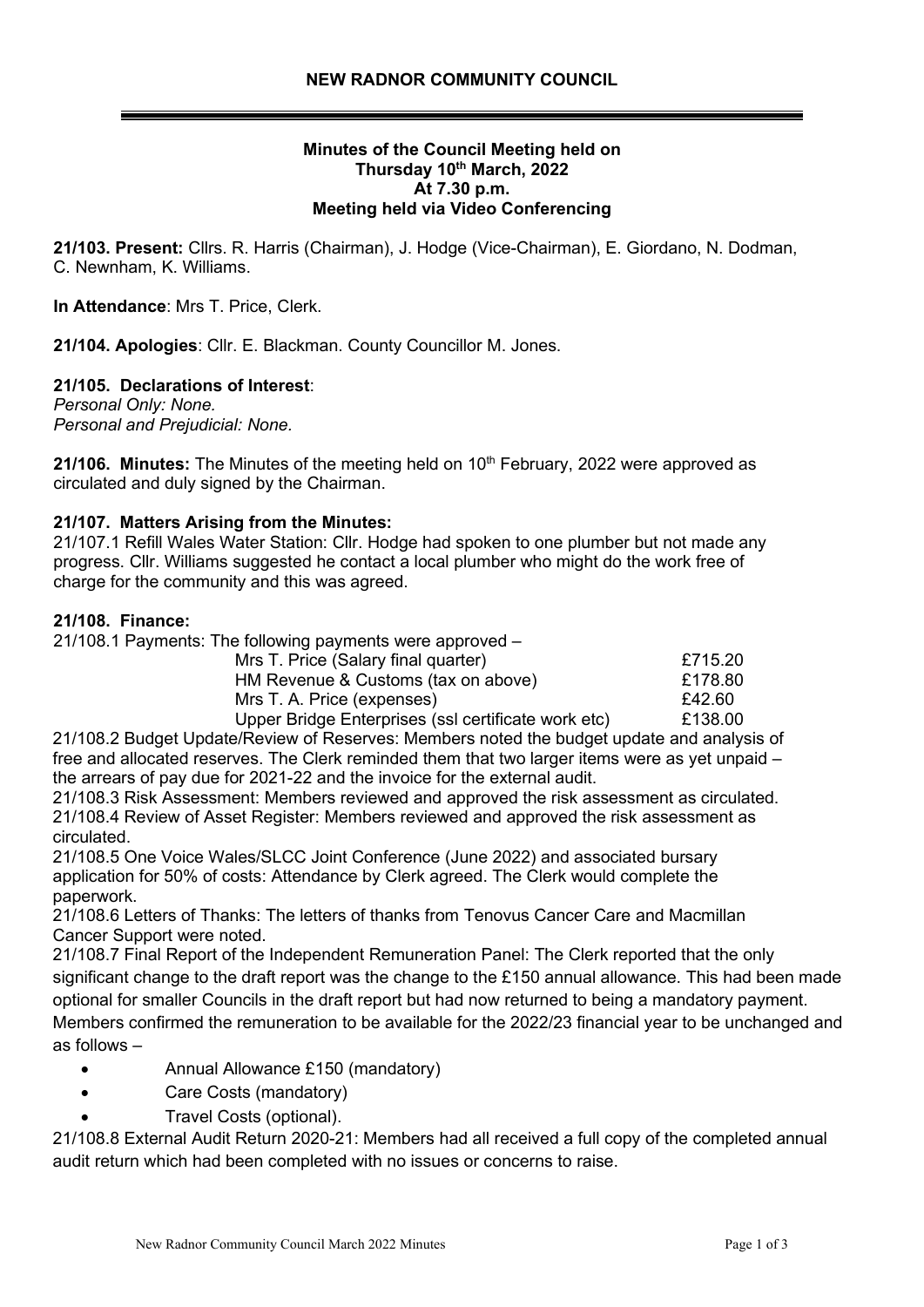21/108.9 Donation Request - Llangollen International Musical Eisteddfod: Members agreed a donation of £100 to be made from free reserves.

21/108.10 Annual Pay Award 2021-22: Members noted this as 1.75%. The Clerk had calculated the arrears due and would pay this in April.

# **21/109. Correspondence/General:**

21/109.1 PACE Update: Cllr. Dodman reported that he had been unable to attend the last meeting but reported from the Minutes which had also been circulated to all. Members raised concerns about sewage capacity in New Radnor, given the current issues with phosphate levels in rivers. The Clerk confirmed that she had made enquiries in the Summer and Welsh Water had confirmed that there were no issues with capacity.

21/109.2 Welsh Water Draft Water Resources Management Plan 2022 Consultation: Resolved no comment be made.

21/109.3 Nature and Us – National conversation about Wales' natural environment: Members were encouraged to look at the survey and complete it. Cllr. Williams had heard of a scheme to provide a free tree for each household but had not been able to find any more information. Cllr. Newnham found reference to it online and the Clerk agreed to investigate further and include an item on the next agenda to discuss if it would be possible to collect trees for the village as a whole and distribute them.

7.4 Letter from James Evans MS re. visiting the community: Noted. The Clerk reminded Members that Mr. Evans had offered to visit to discuss the speeding on the A44. It was agreed that this could be considered after the next meeting with the police and crime commissioner.

7.5 Reminder re May Elections and Possible Change of May Meeting Date: The Clerk reminded Members of the closing date for nomination papers and advised that depending on whether the election was contested or not it might be necessary to move the May meeting. She would advise as soon as possible.

## **21/10. Village Matters**:

21/110.1 Minor Village Matters: The following matters were raised –

- Broken hand rail, War Memorial: Clerk to report.
- Pieces missing from Cornewall Lewis Memorial: Clerk to report. Cllr. Williams would supply photographs.
- Clearing of Dog Waste Bags, School Lane: Cllr. Williams reported that this had actually been carried out by two village residents not the County Council as previously thought. The Clerk was asked to write a letter of thanks to the couple.

21/110.2 Dark Skies Update: Cllr. Dodman reported that the project was proceeding and that the other Community Councils were fully involved. The next meeting was planned for 14<sup>th</sup> March in Penybont and a Presteigne resident was attending to talk about light meters and taking readings. The Group had decided that applying for dark sky status for the Radnor Forest was probably not achievable but that applying for each village settlement was better. It was agreed to add one outside representative from New Radnor to the project group.

21/110.3 Broadband Project Update: The Clerk reported that the project was proceeding through internal approvals at Broadway Partners however the removal of Welsh Government funding from 31<sup>st</sup> March was a disappointment. Broadway was still assessing the implications but at the last project meeting had not raised any concerns for the viability of the New Radnor project.

21/110.4 Speeding on A44: Further meeting with Police and Crime Commissioner on 22nd March. All Members welcome to attend.

21/110.5 Community Bases/Village Shop: Defer to April.

## **21/111. Planning**:

21/111.1 Planning Application Decisions: The following decision was reported –

21/1997/FUL Football Pitch off A44: Approval 24<sup>th</sup> February.

21/111.2 Planning Applications: The following application was discussed –

22/0337/HH Grid Reference: E:320657 N: 260623 Proposal: Oak framed outbuilding containing ground floor garage & garden store with workshop within loft space. PV panels on south elevation roof. Site Address: Holly Cottage, New Radnor, Presteigne, LD8 2TN. Resolved no objections be raised.